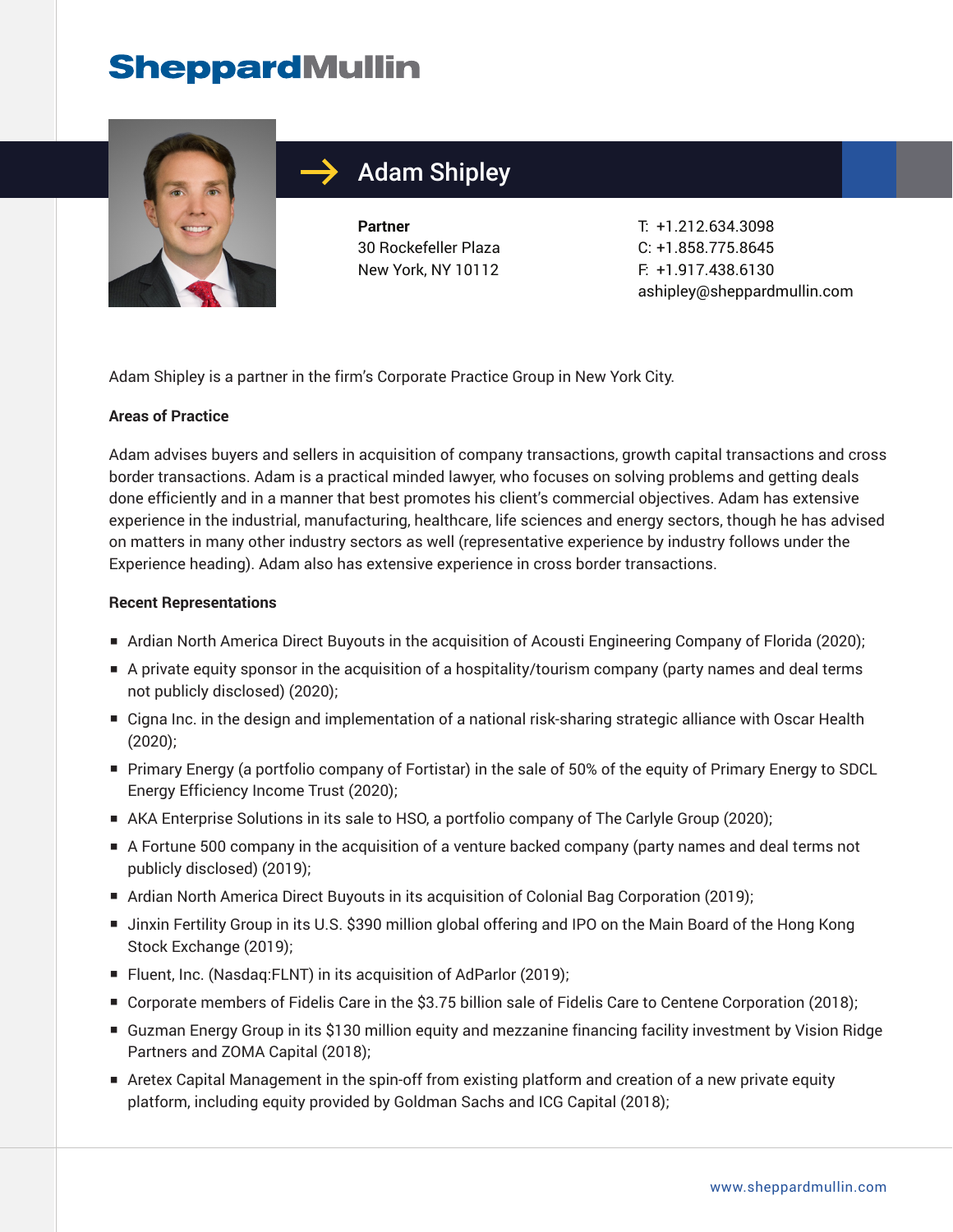# **SheppardMullin**

- Aretex Capital Partners in its acquisition of Alerian (2018);
- Aretex Capital Management in the acquisition of senior securities of Building Energy 1 Holdings plc (2018);
- Aretex Capital Management in the acquisition of minority equity interest in Surgical Specialties Corporation (2018);
- Off Road Capital Partners in the acquisition of the Santa Monica Pier amusement park (2018);
- Ardian North America Direct Buyouts in its acquisition of Revere Plastics Systems (2018);
- Montefiore Medical Center in its joint venture with Crystal Run Healthcare (2018);
- CA, Inc. (Nasdaq: CA) in its acquisition of Runscope Inc. (2017); and
- Ardian North America Direct Buyouts in its acquisition of Dynamic Technologies S.p.A. (2017).

#### **Pro Bono Matters**

Adam believes in providing pro bono legal services for worthy causes. Adam is outside corporate legal counsel to Circulate San Diego, which is a grassroots organization promoting walkable, bikeable and sustainable development in the San Diego region. Adam periodically provides corporate governance advice to GLAAD. Adam also recently won a pro bono asylum case

### **Honors**

Rising Star, San Diego *Super Lawyers*, 2020-2021

### **Experience**

#### **Pharmaceutical, Medical Device and Medical Technology**

- Legal and transactions counsel to Livivos, Inc., a company with a development stage medical diagnostic technology.
- Legal and transactions counsel to Sapient Bioanalytics, a full-service bioanalytical research organization.
- Represented Lyophilization Services of New England, Inc., a portfolio company of Permira, in its sale to PCI Pharma Services.
- Represented Nipro Corporation, a medical device manufacturer and distributor headquartered in Japan, in its acquisition of Infraredx, Inc., a manufacturer of medical imaging systems.
- Represented Aretex Capital Management in the acquisition of minority equity interest in Surgical Specialties Corporation.
- Represented Multi Modal Imaging Corporation, an IP licensing company that holds IP relating to advanced MRI technology used in executive health/human longevity services, in its venture financing by and joint venture with an affiliate of the Malaysian conglomerate Genting Berhad.
- Represented DR Systems, Inc., a manufacturer of medical imaging information systems, in connection with its sale to Merge Healthcare.
- Represented Fosun Group, an investment conglomerate headquartered in Shanghai, China, in connection with its investment in Saladax Biomedical, Inc., a development stage pharmaceutical company.
- Represented venture capital sponsor Kleiner Perkins Caufield & Byers in connection with the spin-off and Series A Preferred Stock financing of True North Therapeutics, Inc., a development stage pharmaceutical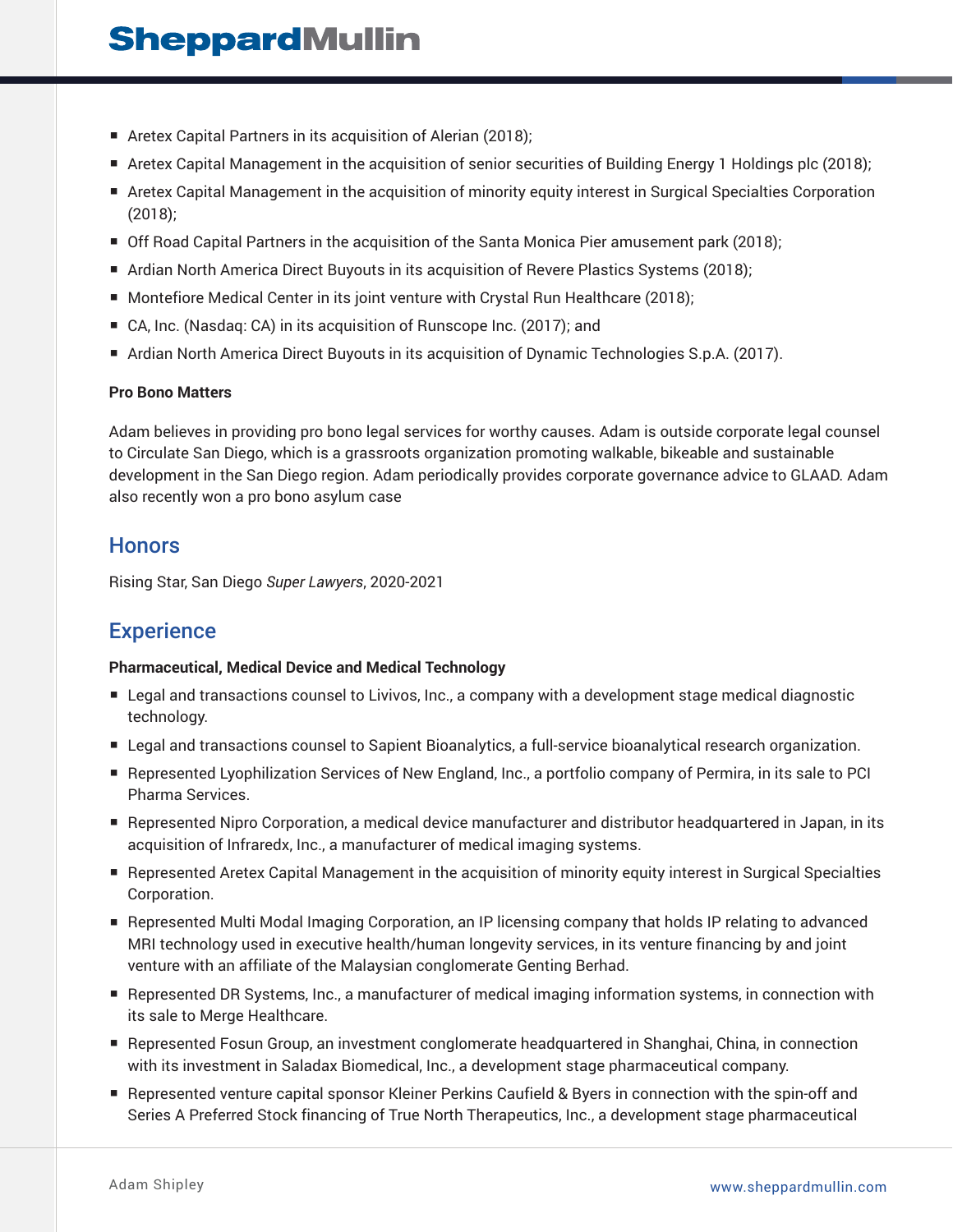company.

- Represented venture capital sponsor Kleiner Perkins Caufield & Byers in connection with its financing of iPierian, Inc., a development stage pharmaceutical company.
- Represented Elcelyx, Inc., a development stage pharmaceutical company, in its spin-off of certain assets.
- Represented Atara Biotherapeutics, Inc. and its sister companies (Nina Biotherapeutics, Inc., Pinta Biotherapeutics, Inc., and Santa Maria Biotherapeutics) in connection with a Series A Preferred Stock financing.

#### **Healthcare**

- Represented Cigna Inc. in the design and implementation of a national risk-sharing strategic alliance with Oscar Health.
- Represented the Archdiocese of New York, the corporate member of Fidelis Care, New York's largest Medicaid manage care plan, in the \$3.75 billion sale of Fidelis Care to Centene Corporation, the nation's largest Medicaid managed care plan provider.
- Represented Jinxin Fertility Group in its U.S. \$390 million global offering and IPO on the Main Board of the Hong Kong Stock Exchange.
- Represented Montefiore Medical Center in connection with a joint venture with Crystal Run Healthcare.
- Represented March Vision Care, a vision care benefits administrator, in its sale to UnitedHealth Group.
- Represented Visalia Medical Clinic, a multi-specialty medical group practice, in its affiliation with the Kaweah Delta Health Care District through the creation of the Kaweah Delta Medical Foundation.
- Represented two large medical groups in Orange County, California in their consolidation into one medical group consisting of approximately 250 physicians.
- Represented Heritage Development Organization (an affiliate of Heritage Provider Network) in its negotiation of the Physician Network Development and Care Coordination Collaboration Agreement with Fresenius Medical Care.
- Represented Sansum Clinic in connection with its acquisition of Sansum Clinic Pharmacy.
- Represented two surgery centers in Southern California in connection with the sale of a controlling interest in the surgery centers to a private equity sponsor.
- Represented buyer in connection with its acquisition of a dialysis center in Houston, Texas.

#### **Information Technology, Software and Online**

- Represented a Fortune 500 company in the acquisition of a venture backed company (party names and deal terms not publicly disclosed).
- Represented CA, Inc. (Nasdaq:CA), a software company, in connection with its acquisition of Runscope Inc., a developer and provider of API applications.
- Represented Fluent, Inc. (Nasdag:FLNT) in its acquisition of AdParlor.
- Represented I Drive Safely, LLC, a provider of online driver safety schools in more than 40 states, in connection with its sale to Compass Capital Partners, L.P.
- Represented TargetSolutions, Inc., a provider of online management solutions for public agencies, in connection with its sale to RedVector.com, LLC.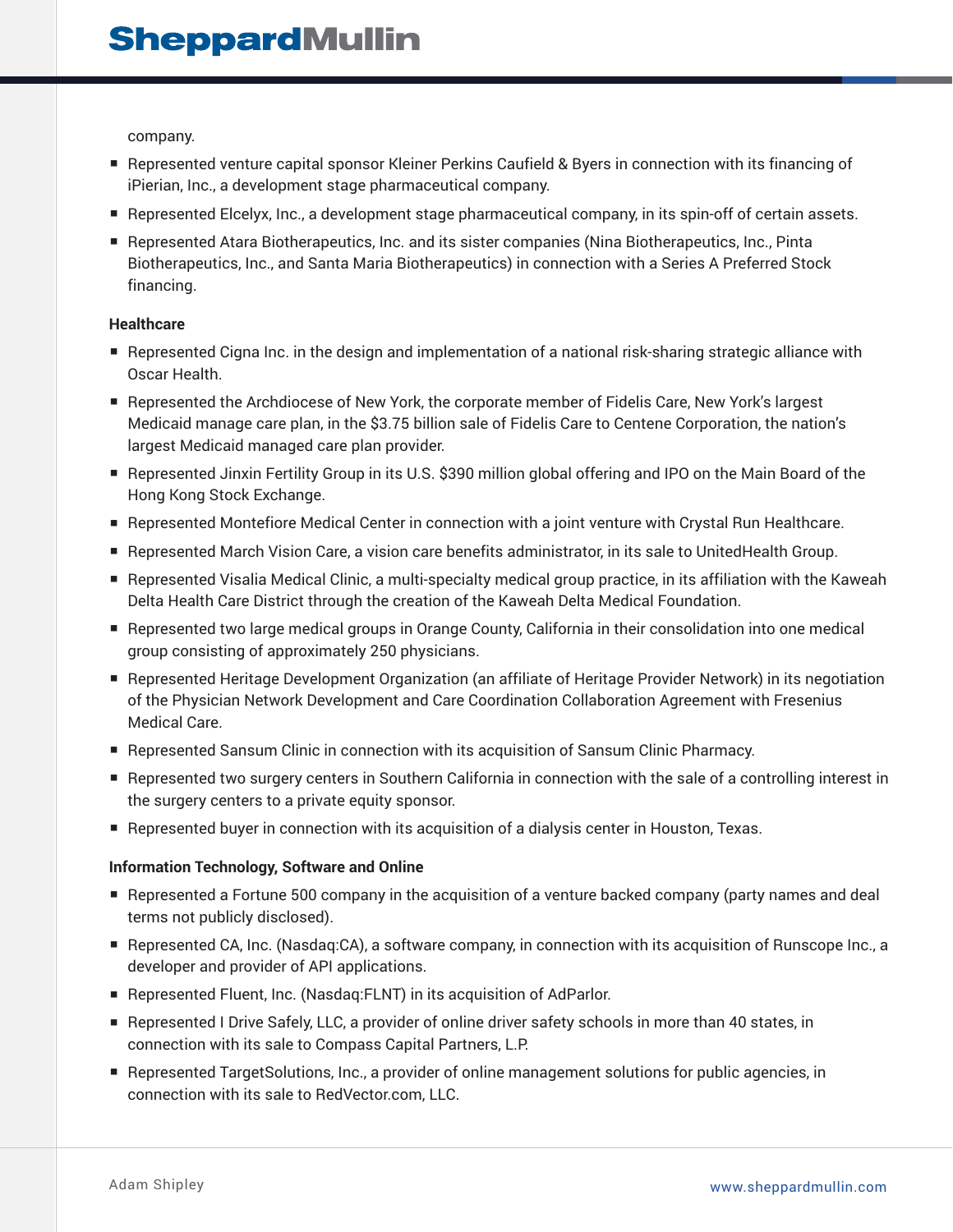# **SheppardMullin**

- Represented SiliconSystems, Inc., a manufacturer of solid state memory devices, in connection with its sale to Western Digital Corporation.
- Represented Pomeroy IT Solutions, Inc., a provider of information technology products and services, in connection with its sale to Platinum Equity, LLC.
- Represented Z57, Inc., a leading provider of web sites, lead management and lead generation solutions for real estate agents, in connection with its sale to Constellation Software, Inc.
- Represented Scorestream, Inc., a mobile app for high school and local sports scores and updates, in connection with its Series Seed Preferred Stock financing.
- Represented Samba Holdings, Inc., a provider of driver safety data to employers and school districts, in connection with its sale to Cerca Group, LLC.
- Represented Lenco Mobile Inc., a provider of internet and mobile phone advertising solutions, in its acquisition of assets from Superfly Advertising, Inc.
- Represented Lenco Mobile Inc., a provider of internet and mobile phone advertising solutions, in its acquisition of iLoop Mobile, Inc.
- Represented Trooval.com, Inc. in connection with its sale of Series A-1 Preferred Stock to venture capital group North Bridge Venture Partners.

#### **Energy**

- Represented Primary Energy Recycling Corp, a portfolio company of Fortistar, in its sale of 50% of the equity of Primary Energy to SDCL Energy Efficiency Income Trust;
- Represented Guzman Energy Group in its \$130 million equity and mezzanine financing facility investment by Vision Ridge Partners and ZOMA Capital.
- Represented Aretex Capital Partners in its secondary acquisition from ZZ Capital of its stake in Building Energy 1 Holdings plc, a global independent power producer of renewable energy.

#### **Hospitality & Entertainment**

- Represented Off Road Capital Partners in the acquisition of the Santa Monica Pier amusement park.
- Represented Rizvi Traverse Management, a private equity sponsor, in a going private transaction of Playboy Enterprises, Inc.
- Represented a private equity sponsor in the acquisition of a hospitality/tourism company (party names and deal terms not publicly disclosed).
- Represented a private investor in connection with the acquisition of three franchised restaurants in San Diego County (party names and deal terms not publicly disclosed).

#### **Financial**

- Represented Aretex Capital Partners in its acquisition of Alerian, the developer of the energy benchmark Alerian MLP Index.
- Represented Lockton Insurance in connection with a joint venture with Antarctica Capital to create a business focused on insurance capital markets.
- Represented Frontera Investment, Inc., a chain of retail check cashing, payday loan, wire and pawn stores, in connection with its sale of Series A Preferred Stock to Metropolitan Retail Capital, LLC.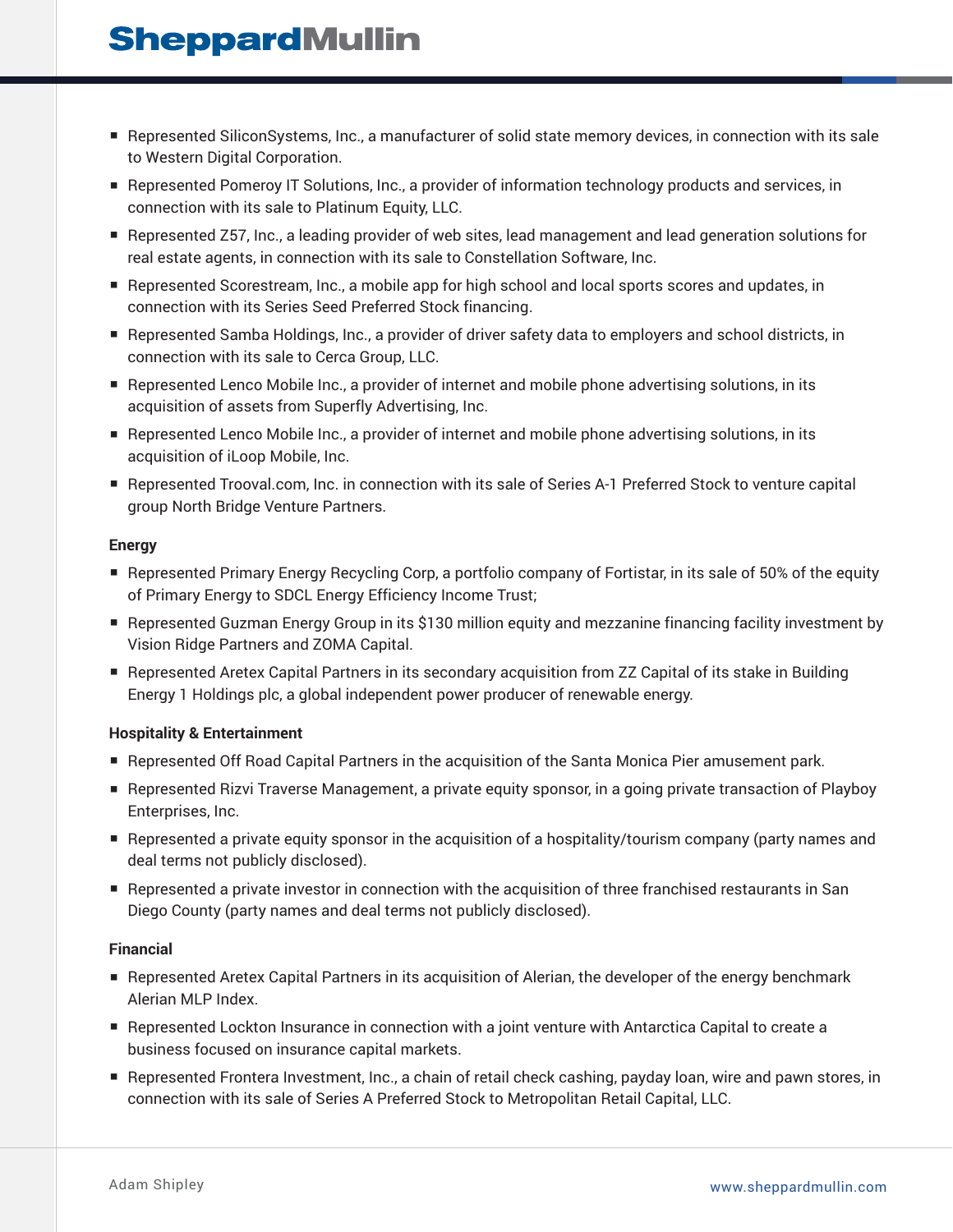#### **Manufacturing, Construction and Industrial**

- Ardian North America Direct Buyouts in the acquisition of Acousti Engineering Company of Florida, a specialty ceiling and flooring subcontractor for acoustically sensitive projects.
- Represented Ardian North America Direct Buyouts in its acquisition of Colonial Bag Corporation, a manufacturer of industrial strength bags.
- Represented Ardian North America Direct Buyouts in its acquisition of Revere Plastics Systems, a manufacturer of plastic injection molded products.
- Represented Ardian North America Direct Buyouts in its acquisition of Dynamic Technologies S.p.A., a manufacturer of automobile engine components.
- Represented Trench Plate Rental Co., a provider of trench protection equipment service and solutions to the construction industry, in connection with its sale to Oaktree Capital Management, L.P.
- Represented Electro Rent Corporation, a lessor and reseller of electrical test equipment with operations in the United States, China and Europe, in connection with its sale to Platinum Equity in a \$382 million going private transaction.
- Represented National Technical Systems, Inc., a provider of testing, inspection and certification solutions, in connection with its sale to Aurora Capital Group.
- Represented Hunter Industries Incorporated, a manufacturer of irrigation equipment, in its acquisition of FX Luminaire, Inc., a manufacturer of landscape lighting fixtures.
- Represented Kratos Defense & Security Solutions, Inc. (Nasdaq:KTOS) in its tender offer for up to \$175 million aggregate principal amount of its 7.000% Senior Secured Notes.

#### **Retail & Service**

- Represented Amazon.com in its acquisition of Fairway Grocery Store locations in a bankruptcy auction.
- Represented AKA Enterprise Solutions, a technology consulting services firm, in its sale to HSO, a portfolio company of The Carlyle Group located in the Netherlands.
- Represented Two Jinn, Inc., the owner of the 52 Aladdin Bail Bonds retail locations in the western United States, in its sale to Endeavour Capital Partners.
- Represented Eplica, Inc., a temp worker agency, in its acquisition of assets from Contractor's Employment Services, Inc..

### **Articles**

■ JOBS Act Eases IPOs *The Recorder*, 02.07.2013

#### **Blog Posts**

- "Clean Up on Aisle 12! The Obamacare Pop-Up Store is Open but Stocks are Limited," November 3, 2017
- "ACA Cost-Sharing Reductions- A Momentary Reprieve and Ongoing Doubts," August 25, 2017
- "Final Market Stabilization Rules How Stable is Stable?" April 21, 2017
- "Smaller Reporting Companies Given Additional Time to Comply with Auditor Attestation Report on Internal Control over Financial Reporting," October 5, 2009